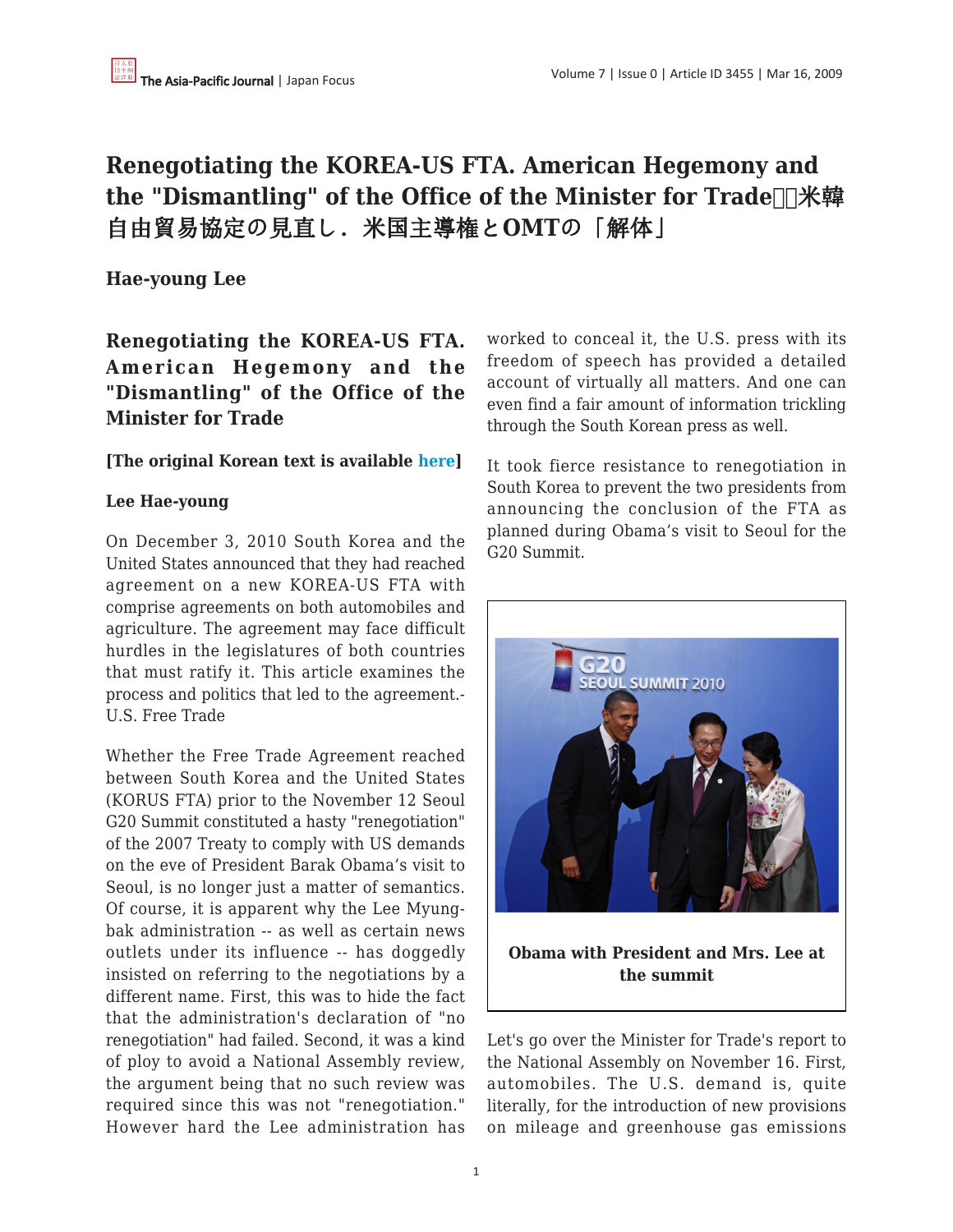involving the relaxation of existing environmental and safety standards for U.S. cars imported into Korea and allowing for selfcertification rather than testing. In addition to these NTB (non-tariff barrier)-related areas, the U.S. demanded tariff-related concessions as well: it seeks to postpone the immediate abolition of a 2.5 percent tariff on Korean cars entering the U.S., to delay the ten-year timeline for abolishing pickup truck tariffs by another ten years, and to apply a "snap-back" (tariff reimposition) clause, one of the most poisonous provisions which would make subsequent tariffs retroactive. In a demand for treatment on a par with South Korea's FTA with the European Union, the US proposed the addition of a separate duty drawback provision.<sup>1</sup> And in a request that went unreported in the Korean press, the US proposed changing rules of origin regulations in order to increase the percentage of domestic parts used on U.S. automobiles for export. In this way, for cars made in Korea, the ratio of cheap foreign parts is lowered, which weakens price competition in American markets to the detriment of Korean manufacturers.

## **Automobiles and Beef: Giveaway Negotiations**

If the U.S. demands are all to be met, the following items would have to be modified in the FTA text: (1) "Annex 2-B: Tariff Elimination," which contains the schedule for abolishing the U.S.'s 2.5 percent tariff, including pickup trucks; (2) "Confirmation Letter (Specific Auto Regulatory Issues)" in Chapter 9 on "Technical Barriers to Trade," which deals with automobile environmental performance and safety standards; (3) "Annex 6-A: Specific Rules of Origin"; and (4) Item 5 in "Annex 22-A: Alternative Procedures for Disputes Concerning Motor Vehicles." In addition, (5) duty drawback provisions would need to be newly drafted along the lines of the KOREU FTA. The KOREU FTA included a separate "protocol" at the end of the text, and it appears that this would take the form of a separate "annex" or "confirmation letter" in the KORUS FTA.

U.S. demands go beyond automobiles. The Lee administration has presented the same lame excuse it has been making for years, claiming that the beef issue is "separate" from the KORUS FTA and speaking as if it is not subject to negotiation. This has not been the case, however. It has engaged in beef negotiations from the very beginning, and the U.S. has demanded complete fulfillment of the terms reached in bilateral beef discussions in 2008, specifically that Korea permit the import of beef from cattle aged 30 months and over. At the time, Korean protests that the agreement could open the way for import of beef from cattle with mad cow disease led to scrapping the provision and limiting imports to beef produced from cattle under 30 months of age.

With negotiations at an impasse, President Barack Obama issued an "instruction" to the governments of "both countries" during the South Korea-U.S. summit, urging them to work around the clock to finalize the deal within the next few weeks.

## **A Serious Crisis of Trade Governance**

When I see Korea's Office of the Minister for Trade (OMT), under pressure to renegotiate the KORUS FTA, making substantive, far-reaching changes to a text in which it previously said it would "not change a single word," and engaging in one-sided giveaway negotiations behind closed doors, I sense a serious crisis in trade governance. Indeed, this has been the case. It was June 2007 when the U.S. began talking about "renegotiation" of the earlier KORUS FTA. Since then, it has availed itself of every opportunity to push forward. At every step, the OMT responded that there would be no renegotiation. Then it argued that it was necessary for South Korea to ratify the KORUS FTA first in order to head off pressures to renegotiate. In short, it has avoided acting in a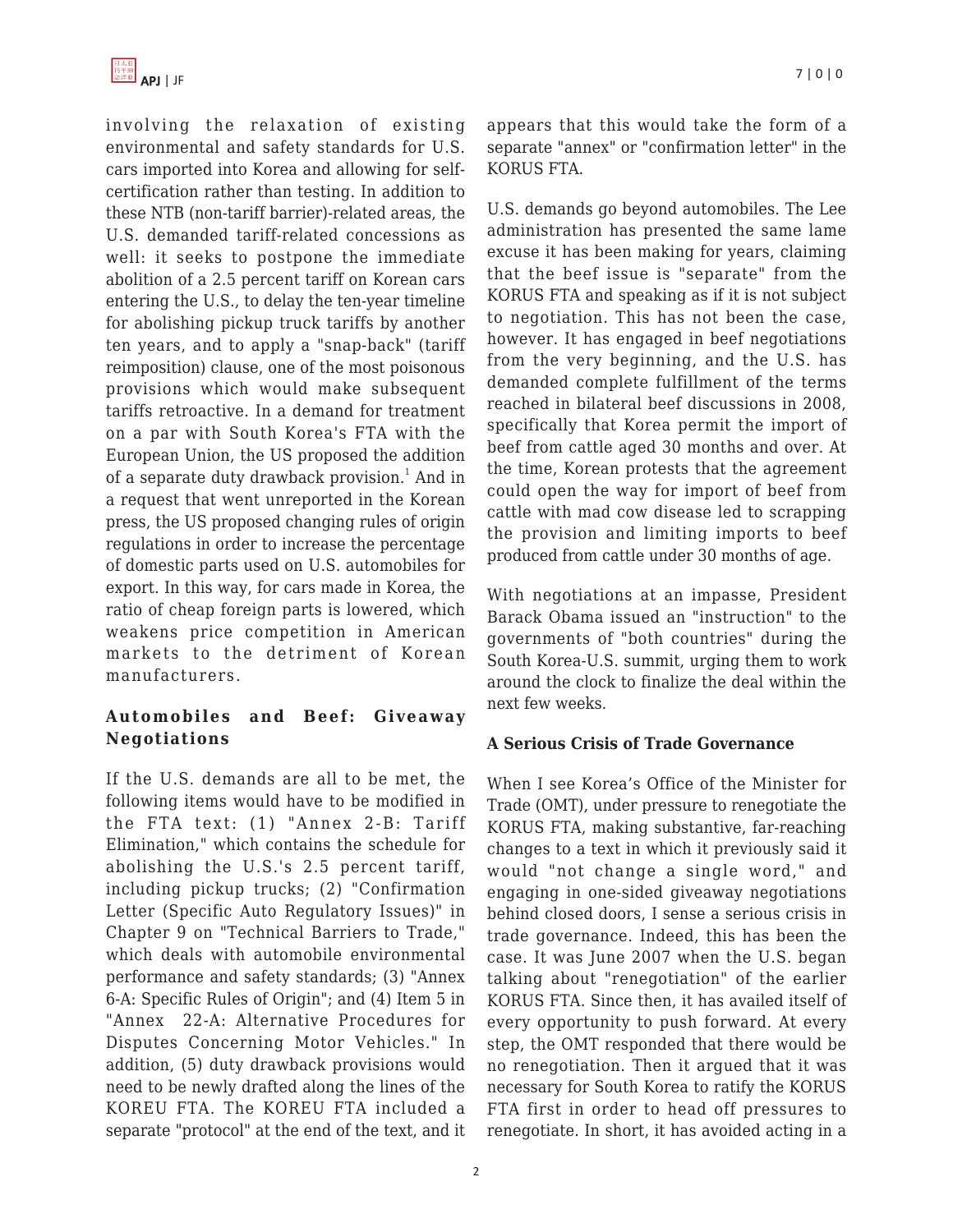timely and appropriate manner, indulging in self-deception about a "balance of interests" that does not exist, only to find itself facing a worst-case scenario.

Trade issues, which are necessarily wideranging, represent a specialized area. Even the government's own offices and ministries have been unable to keep an appropriate leash on the OMT, which exercises exclusive negotiation rights. The Blue House lacks the systems and personnel to check it. The OMT has avoided even discussing matters with the National Assembly, citing "trade secrecy," and trade negotiations in South Korea have long since become the exclusive jurisdiction of these trade officials. In the modern economy, trade is not simply a matter of abolishing tariffs and reducing quotas. It is a grave miscalculation to view trade policy as just one of many policies such as those regarding interest rates, exchange rates, or real estate. For all intents and purposes, trade is everything in South Korea's export-dependent economy, every aspect external to it, and at this moment all trade negotiation powers -- the authority to reach trade agreements -- lie exclusively in the hands of a tiny group of trade officials. In short, a serious problem of unchecked abuse of trade authority has become a chronic condition.

The recent "happenings" surrounding the amendment of the Marketing Act and Large Enterprise and Small-Medium Enterprise Cooperation Act, legislation intended to preserve small-scale commercial districts, provide a clear example of the consequences of botched trade negotiations. The main contents is focused on restriction of the entry of powerful retailers into the small-scale commercial distract. The OMT has already rejected an amendment that passed the National Assembly Standing Committee, arguing that it violated a WTO agreement as well as the KOREU FTA, which had not even been signed at that point. Coincidentally, the argument was similar to that of the UK Business Secretary, who was lobbied by the English retailer TESCO, an opponent of the legislation. This type of problem would never have emerged if, while negotiating the KOREU FTA, South Korea had simply included an "economic needs test" provision in the conditions for retail service openness. Seven EU nations have such provisions, which require an assessment of the effects on surrounding commercial areas, the environment, transportation, and employment when a largescale overseas supermarket enters the country. In the end, OMT has exposed domestic small enterprisers to the market power of large international enterprises, thereby undermining the law designed to protect the rights of small retailers. In short, the OMT opposed legislation that had passed the Standing Committee, pinning responsibility for the negotiation's failure on the National Assembly. It is apparent that, in the event that a trade dispute flares up between South Korea and the UK, the official OMT opinion submitted to the National Assembly will be cited as evidence in the UK's favor.

### **Should the OMT Be Left to Its Own Devices?**

The KORUS FTA renegotiations are no different in nature. Despite a change in the administration, the myth of the OMT's autonomy has remained intact, and its power has become even greater; at some point, trade agreements became something of the OMT, by the OMT, and for the OMT. In the U.S., where trade governance is relatively sound, the Trade Representative must discuss matters with Congress before, during and after the process. Such untrammeled power as exists in South Korea is beyond their wildest imaginings. Senior technical experts from the House Ways and Means Committee are known to have accompanied the U.S. on these renegotiations as well.

Broadly speaking, trade agreements can be